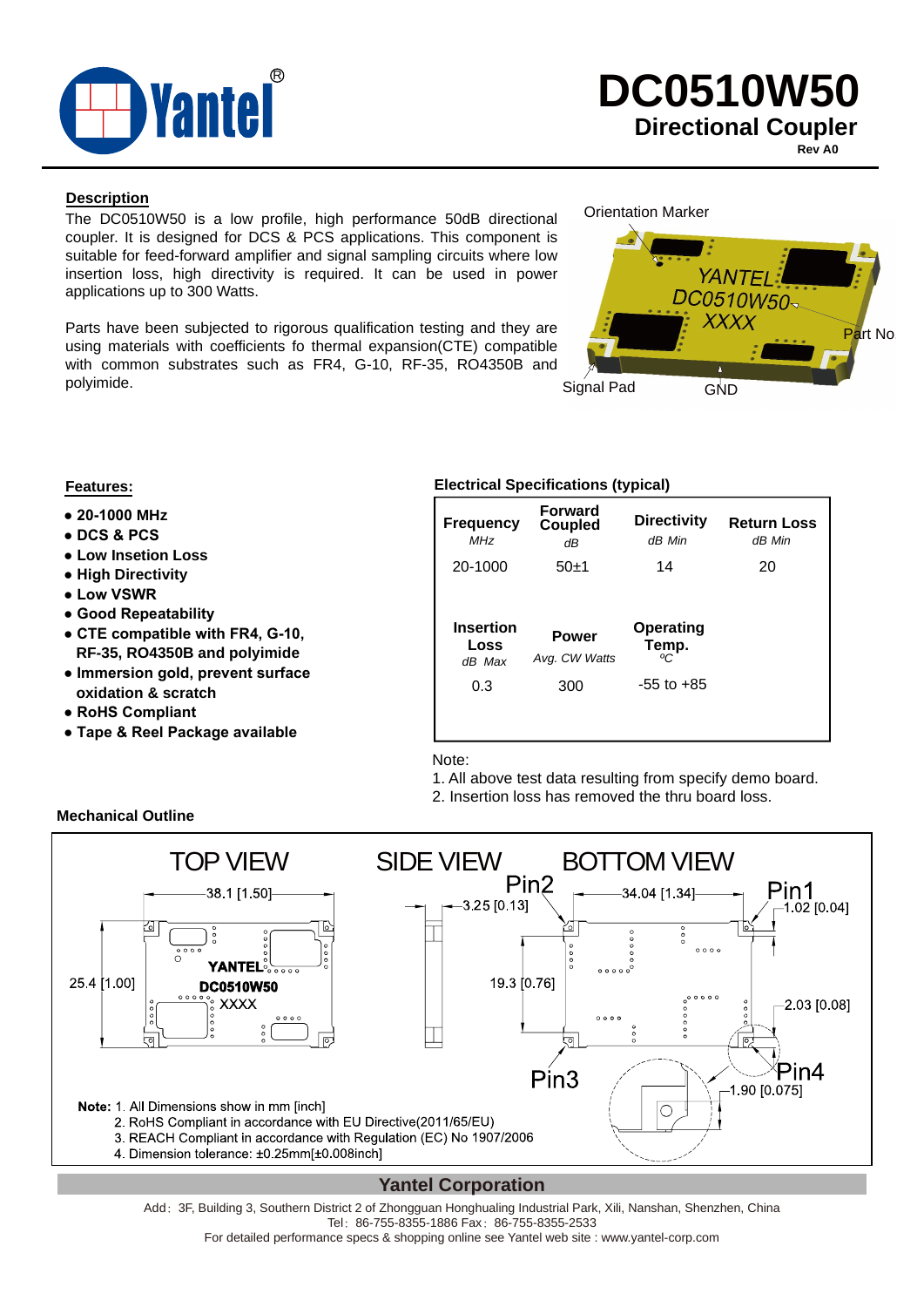

### **Directional Coupler Pin Configuration**

The DC0510W50 has an orientation marker to denote Pin1. Once port one has been identified the other ports are known automatically. Please see the chart below for clarification:



### **Typical Performance Data (@25 )**

| Frequency<br>(MHz) | Forward<br>Coupled | Transmissio<br>$\mathbf n$ | Insertion<br>Loss | Reflected<br>Coupled |                 | Return Loss(dB) |
|--------------------|--------------------|----------------------------|-------------------|----------------------|-----------------|-----------------|
|                    | (dB)               | (dB)                       | (dB)              | (dB)                 | S <sub>11</sub> | S33             |
| 20.0               | $-49.87$           | $-0.01$                    | $-0.01$           | $-92.51$             | $-36.15$        | $-41.65$        |
| 69.0               | $-49.76$           | $-0.01$                    | $-0.01$           | $-89.53$             | $-34.78$        | $-39.06$        |
| 118.0              | $-50.14$           | 0.00                       | 0.00              | $-90.04$             | $-32.34$        | $-35.30$        |
| 167.0              | $-50.42$           | $-0.01$                    | $-0.01$           | $-88.52$             | $-30.95$        | $-33.44$        |
| 216.0              | $-50.31$           | $-0.02$                    | $-0.02$           | $-91.18$             | $-29.22$        | $-31.14$        |
| 265.0              | $-50.37$           | $-0.05$                    | $-0.04$           | $-100.17$            | $-28.74$        | $-30.42$        |
| 314.0              | $-50.27$           | $-0.05$                    | $-0.05$           | $-98.13$             | $-28.06$        | $-29.60$        |
| 363.0              | $-50.05$           | $-0.07$                    | $-0.07$           | $-92.75$             | $-28.31$        | $-29.65$        |
| 412.0              | $-49.74$           | $-0.08$                    | $-0.08$           | $-87.24$             | $-28.63$        | $-29.73$        |
| 461.0              | $-49.62$           | $-0.10$                    | $-0.10$           | $-83.20$             | $-29.38$        | $-30.55$        |
| 510.0              | $-49.57$           | $-0.14$                    | $-0.14$           | $-79.96$             | $-31.05$        | $-31.63$        |
| 559.0              | $-49.29$           | $-0.13$                    | $-0.13$           | $-77.28$             | $-32.61$        | $-33.30$        |
| 608.0              | $-49.28$           | $-0.13$                    | $-0.13$           | $-75.35$             | $-34.46$        | $-34.16$        |
| 657.0              | $-49.04$           | $-0.15$                    | $-0.15$           | $-73.82$             | $-33.96$        | $-34.19$        |
| 706.0              | $-49.18$           | $-0.20$                    | $-0.20$           | $-71.69$             | $-32.00$        | $-31.96$        |
| 755.0              | $-49.17$           | $-0.20$                    | $-0.20$           | $-69.65$             | $-28.87$        | $-29.35$        |
| 804.0              | $-49.45$           | $-0.21$                    | $-0.20$           | $-71.69$             | $-26.82$        | $-27.30$        |
| 853.0              | $-49.95$           | $-0.23$                    | $-0.23$           | $-70.11$             | $-24.80$        | $-25.44$        |
| 902.0              | $-50.30$           | $-0.21$                    | $-0.21$           | $-65.97$             | $-23.38$        | $-23.85$        |
| 951.0              | $-50.82$           | $-0.22$                    | $-0.22$           | $-66.83$             | $-22.07$        | $-22.69$        |
| 1000.0             | $-50.53$           | $-0.20$                    | $-0.20$           | $-66.44$             | $-21.38$        | $-21.87$        |

### **Yantel Corporation**

Add 3F, Building 3, Southern District 2 of Zhongguan Honghualing Industrial Park, Xili, Nanshan, Shenzhen, China Tel 86-755-8355-1886 Fax 86-755-8355-2533

For detailed performance specs & shopping online see Yantel web site : www.yantel-corp.com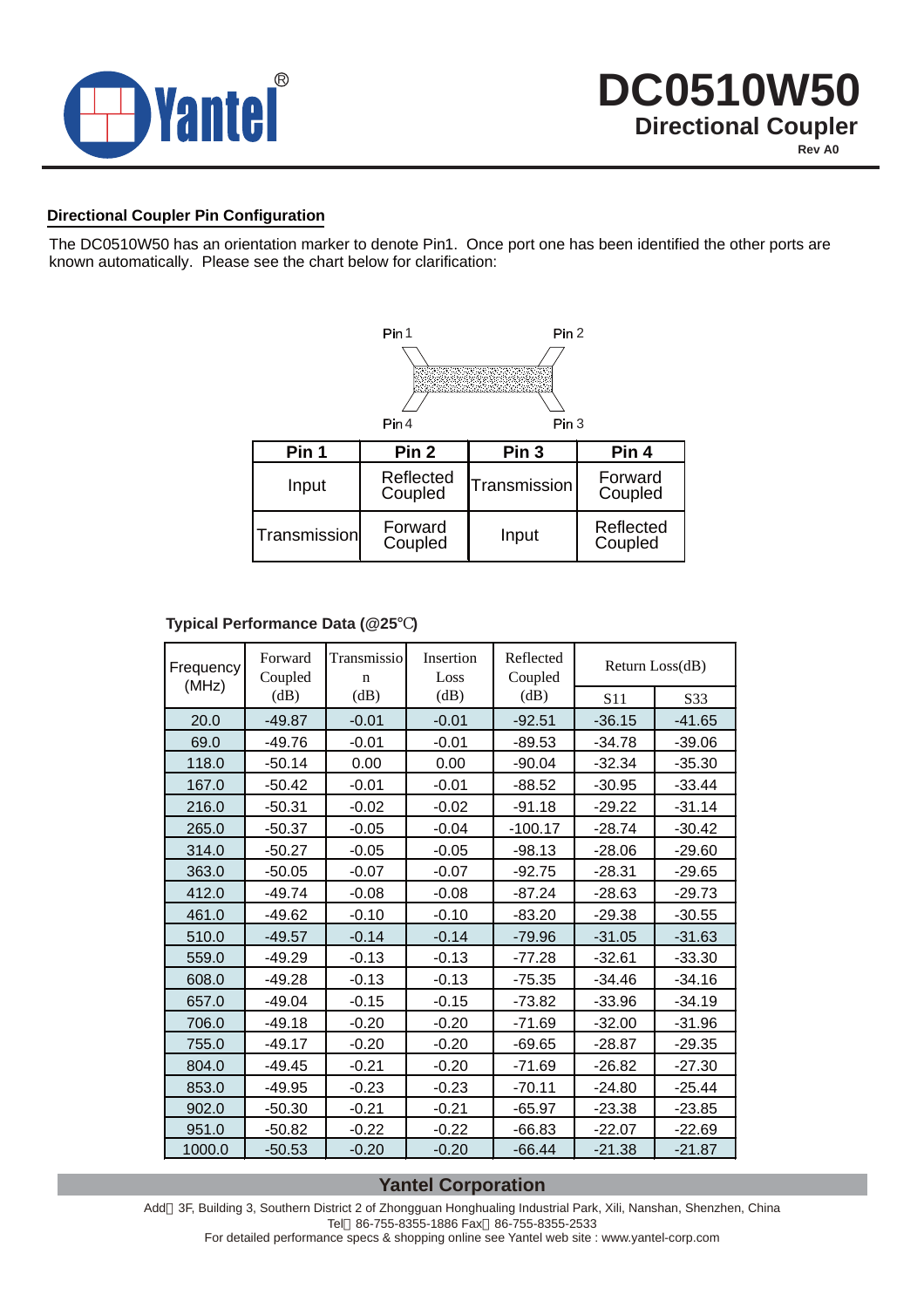

**Rev A0**

### **Typical Performance ( -55°C, 25°C, 95°C, 125°C : 20-1000 MHz)**



**Yantel Corporation**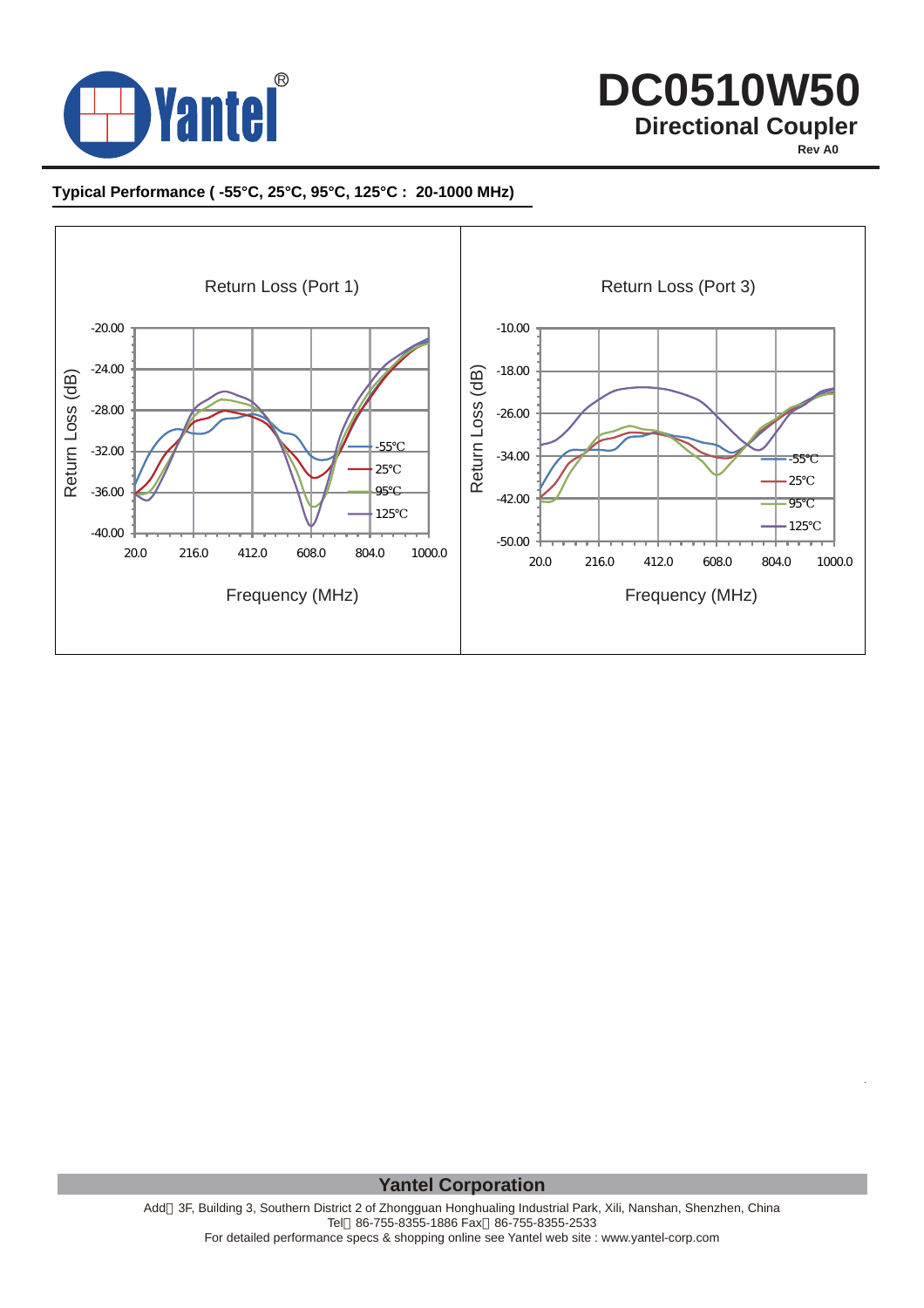

**Rev A0**

### **Typical Performance ( -55°C, 25°C, 95°C, 125°C : 20-1000 MHz)**



**Yantel Corporation**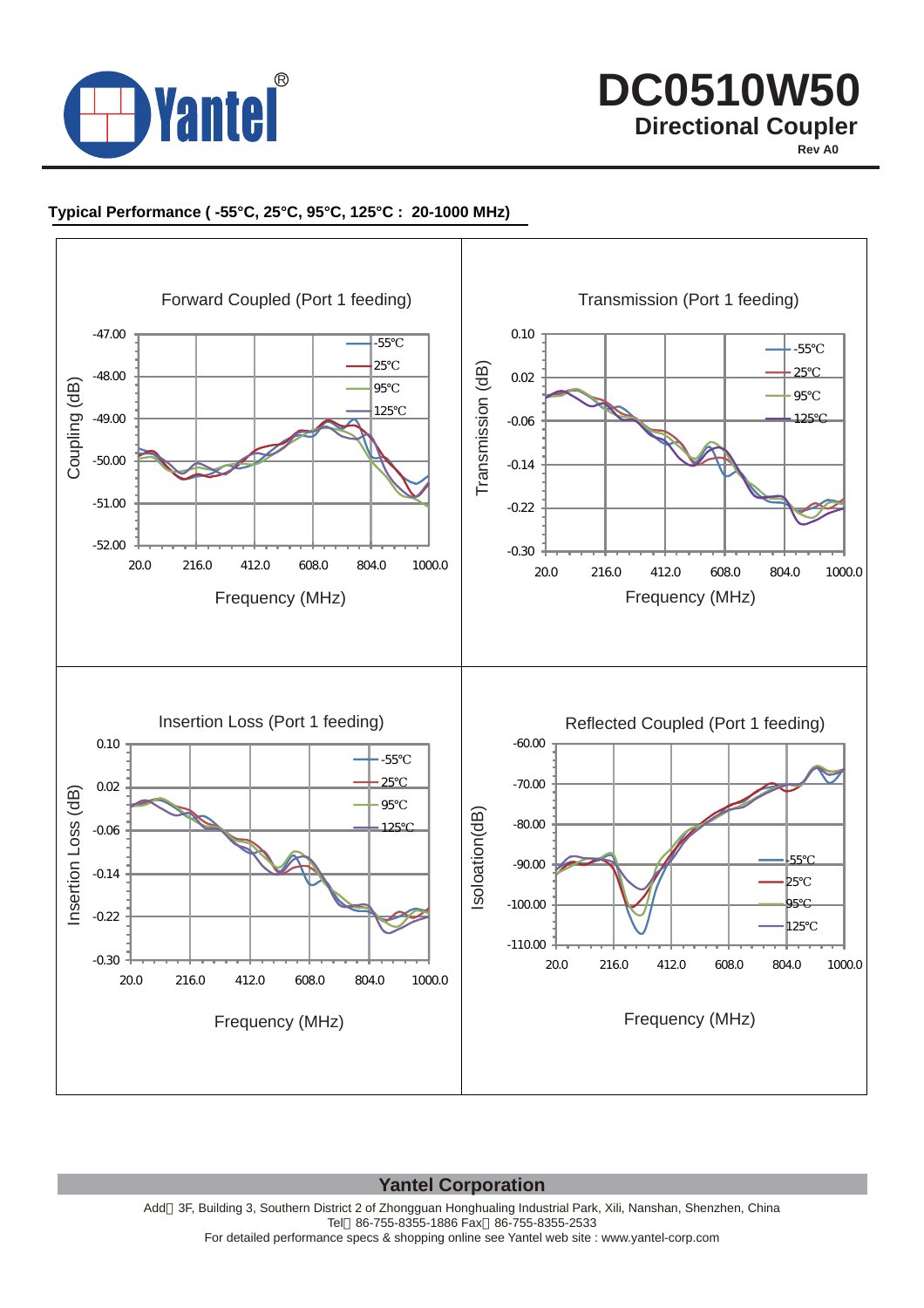

**Rev A0**

### **Description of Measured Specifications**

| <b>Parameter</b>       | <b>Description</b>                                                                               |
|------------------------|--------------------------------------------------------------------------------------------------|
| <b>VSWR</b>            | Voltage standing wave ratio, the impedance match to 50<br>the ideal value is 1:1.                |
| <b>Return Loss</b>     | Loss of signal power resulting from the reflection caused by discontinuity of transmission line. |
| <b>Insertion Loss</b>  | The input power divided by sum of power at the Forward Coupled port & transmission port          |
| <b>Forward Coupled</b> | The input power divided by the power at coupling port.                                           |
| <b>Transmission</b>    | The input power divided by the power at transmission port.                                       |
| <b>Directivity</b>     | The power at the Forward Coupled port divided by the power at the Reflected Coupled port         |

#### **Test Method**

- 1. Calibrating your vector network analyzer.
- 2. Connect the VNA 4 Port to DUT respectively.
- 3. Measure the data of Forward coupled through port 1 to port 4(S41).
- 4. Measure the data of transmission through port 1 to port 3(S31).
- 5. Measure the data of Reflected Coupled through port 1 to port 2(S21).
- 6. Measure the data of return loss port 1, port 3.
- 7. According to the above data to calculate insertion loss, directivity.



#### Note:

1. When calculating insertion loss at room termperature,

 coupling & transmission data both need remove demo board loss. Please see demo board loss data below the table :

## **Yantel Corporation**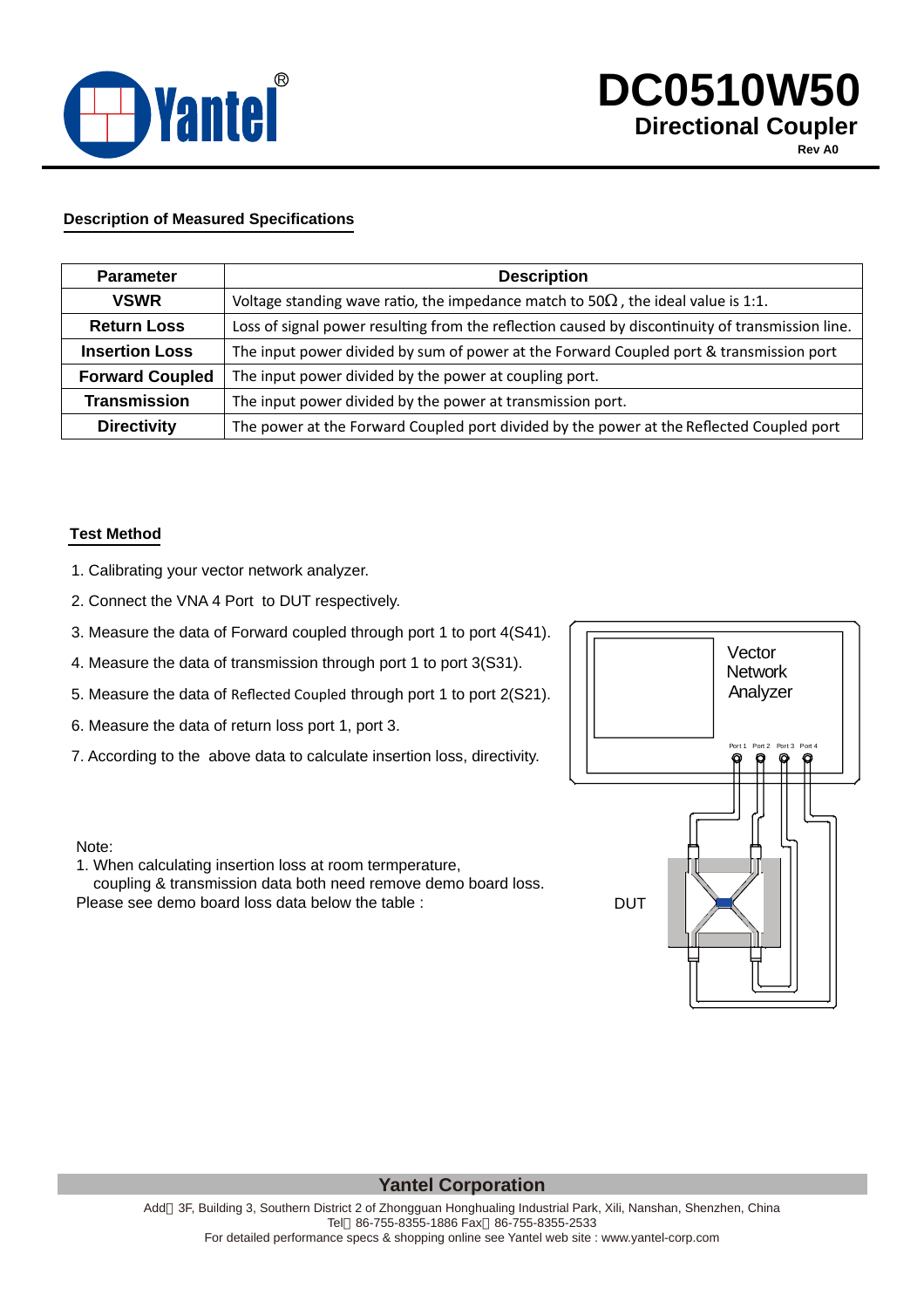

**Rev A0**



NOTE:

1. 50Ω line width is shown above designing from RO4003 dieletric thickness 0.81mm; copper 1 OZ

2. Bottom side of the PCB is continuous ground plane.

3. All dimensions shown in mm [inch].

### **Reflow Profile**



**Yantel Corporation**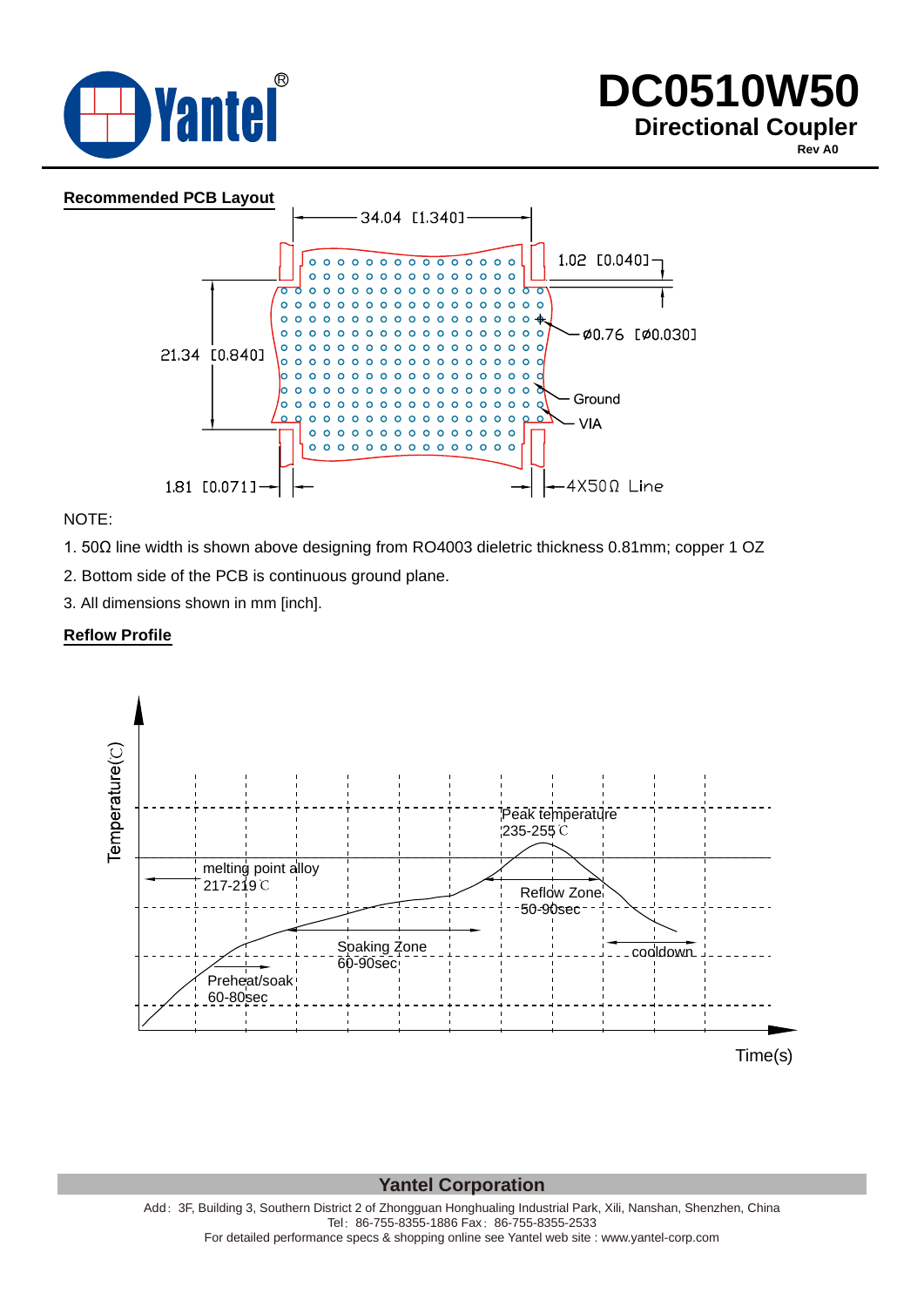

**Rev A0**

### **Reliability Test Flow**



Add 3F, Building 3, Southern District 2 of Zhongguan Honghualing Industrial Park, Xili, Nanshan, Shenzhen, China Tel 86-755-8355-1886 Fax 86-755-8355-2533

For detailed performance specs & shopping online see Yantel web site : www.yantel-corp.com